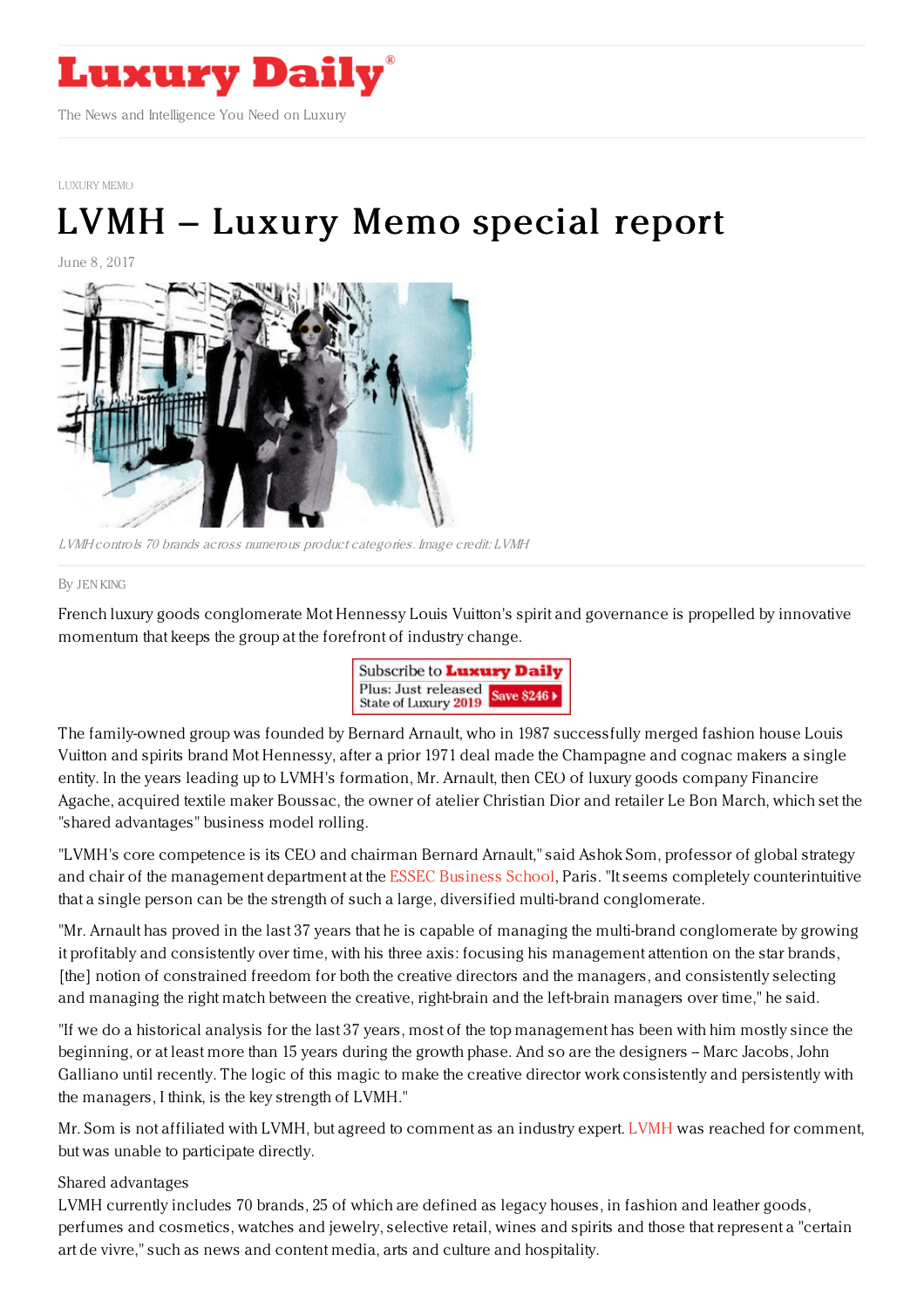In addition to the LVMH flagship brands, Christian Dior and Le Bon March, the group includes industry cornerstones such as fashion houses Fendi and Givenchy, perfumer Guerlain and jeweler Bulgari.

In the 30 years since its founding, LVMH has strategically acquired brands that maintain a certain profile, hold future financial optimism and bolster the group's position on the world stage.

Most recently, LVMH announced it will give Christian Dior's holding company \$7.06 billion for the shares of the company it does not already possess, becoming Dior's sole owner. Before the offer, the Christian Dior holding group oversaw 100 percent of Christian Dior Couture along with LVMH, in which the holding company had a 41 percent stake (see [story](https://www.luxurydaily.com/lvmh-files-dior-offer-with-amf/)).



LVMH executive chairman and CEO Bernard Arnault. Image credit: LVMH

Though LVMH's Dior deal is its most significant and largest merger and acquisition to date, the conglomerate also invests in smaller luxury houses.

Earlier this year, the group acquired a majority stake in fragrance brand Maison Francis Kurkdjian (see [story](https://www.luxurydaily.com/lvmh-adds-to-beauty-portfolio-with-maison-francis-kurkdjian-acquisition/)) and, in 2016, luggage maker Rimowa sold a majority stake in its company to LVMH (see [story](https://www.luxurydaily.com/lvmh-adds-rimowa-to-stable-of-brands/)).

"LVMH has always been the big dog, the leader in the acquisitions and growth," said Greg Furman, founder/chairman of The Luxury [Marketing](http://www.luxurycouncil.com/) Council, New York. "In that sense, the Arnaults, both father and son, have really set the pace for any of the other holding companies.

"I think they have been very wise in acquisitions and, occasionally, when a particular brand did not work out in the acquisitions, but more often than not, in acquiring and growth," he said. "I also believe that from the standpoint of protecting the brand, and having a deep and abiding understanding of the power of brand, the integrity of brand, the importance of maintaining that to the point of being super scrupulous, [LVMH] leads the pack in that, too.

"They have succeeded in hiring great people, thoroughbreds, with deep experience and acquiring people, that prove that when they do acquire, meaning top management, it is people who prove they can take it to a whole other level."

Each brand under the LVMH banner, large or small, leverages savoir-faire and keeps focus on heritage preservation while maintaining modernity.

Financially this has led to strong performance by LVMH as a whole. For the first quarter of 2017, for example, revenue was up 15 percent.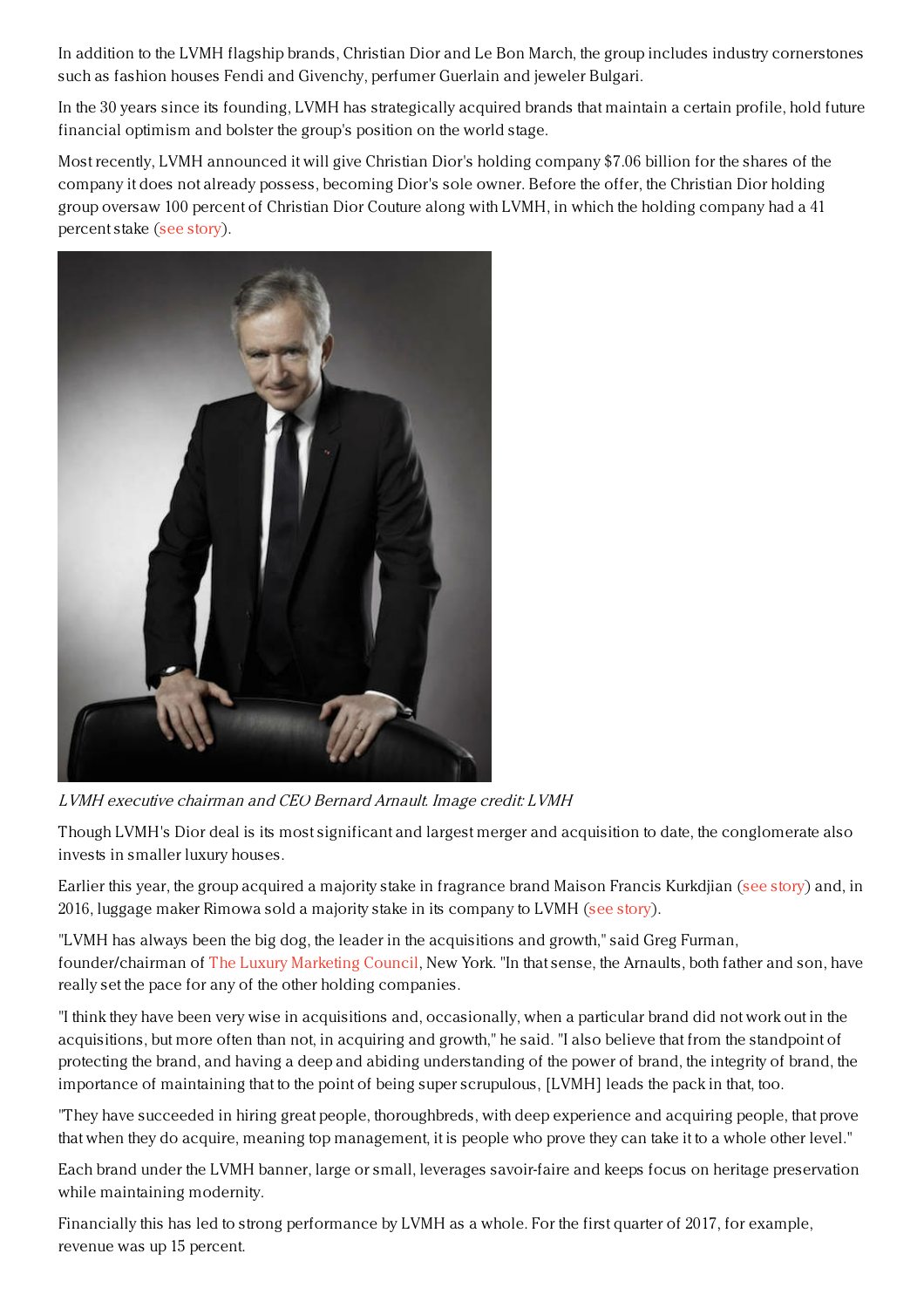All of LVMH's categories saw a sales bump of at least 14 percent over 2016's figures, when Europe was still reeling from the 2015 Paris terror attacks and sales took a hit (see [story](https://www.luxurydaily.com/lvmh-sees-15pc-revenue-growth-in-q1/)).



Fashion and leather goods is <sup>a</sup> driver of LVMH's performance. Image credit: LVMH

According to the conglomerate, LVMH's spirit is guided by Mr. Arnault's business model, "which is based on a longterm vision, [that] values the heritage of [its] houses and stimulates creativity and excellence. [The model is a] driving force for the group's success and the guarantee of its future."

To bring this spirit to each brand, LVMH stated it is committed to actively serving public interest by investing in resources and skills. LVMH believes that doing so over the long term will create tangible benefits for the community.

The old guards' take on the future

Strategically, LVMH acknowledges that the luxury ecosystem is not often considered cutting edge due to its traditional handcraft foundation. But, by implementing modern tactics and investing in innovation, old-guard luxury can spearhead future advancements and become a turnkey for change.

At the group level, LVMH invests in modernity and innovation through the lens of education, arts and culture, environmental mindfulness, philanthropy and, increasingly, technology.

LVMH's commitments have secured the conglomerate among the top rankings of most-attractive employers in France.

When asked which companies they would most like to work for, students at French business and management schools placed LVMH at the top of their lists.

The April 2017 Universum survey polled more than 40,000 students on their career objectives, including what employers they felt most suited their goals.

LVMH has topped Universum's annual survey for 12 consecutive years (see [story](https://www.luxurydaily.com/lvmh-tops-french-student-rankings-of-most-attractive-employers/)).

Educational outreach has been paramount in introducing the LVMH spirit to future talent. Sourcing talent is an ongoing sector challenge as traditional crafts are not attractive to youth entering the workforce (see [story](https://www.luxurydaily.com/50pc-of-fashion-luxury-brands-dont-feel-they-have-access-to-best-talent-bcg/)).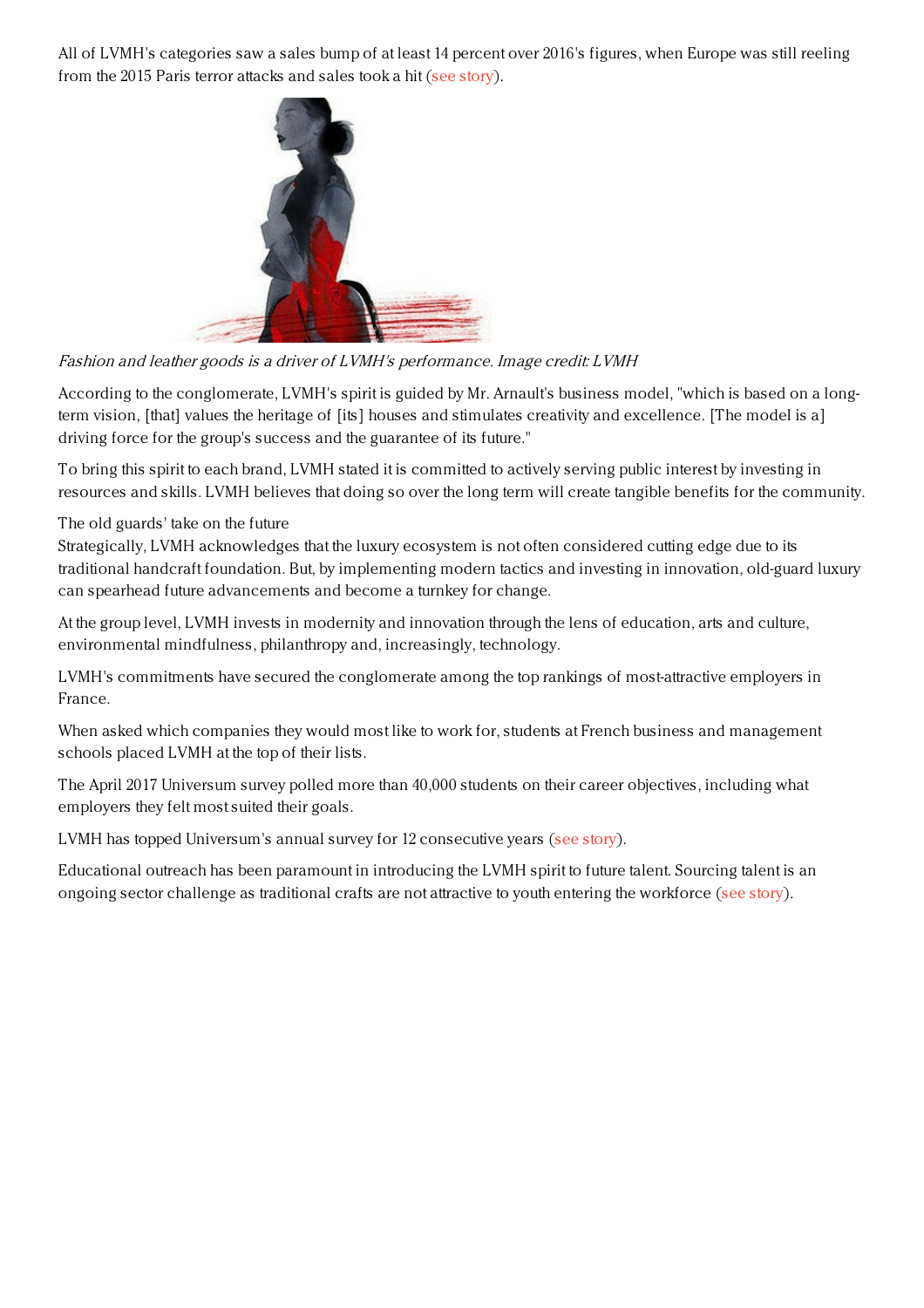

Careers in leather working, for example, are no longer attractive paths. Image credit: LVMH

LVMH has ongoing educational ventures with a number of institutions including France's cole Suprieure des Sciences conomiques et Commerciales (ESSEC) and cole Centrale Paris as well as London's Central Saint Martins.

Endeavors focus on business-minded professional training, creative talent and sustainability through course workshops, mentorships and hands-on collaborations.

In response to the artisanal workforce drought, for instance, LVMH launched L'Institut des Mtiers D'Excellence (IEM). The program supports young talent as they develop their crafts to ensure that the skills of the trade are safeguarded for future generations.

Students enrolled in the LVMH IEM vocational program receive accredited degrees through paired apprenticeships at LVMH maisons (see [story](https://www.luxurydaily.com/lvmh-aims-to-fix-talent-drought-through-education-program/)).

LVMH's latest educational arsenal addition is with London design school Central Saint Martins.

The "Sustainability & Innovation in Luxury: Fostering Creativity" program tackles sustainable solutions through collaborative projects between Central Saint Martins students, alumni and LVMH employees. This combination of industry professionals and those just starting out in the field is expected to spark new ideas and [conversations](https://www.luxurydaily.com/lvmh-deepens-central-saint-martins-relationship-to-foster-innovation/) (see story).

#### Central Saint Martin <sup>x</sup> LVMH retrospective film

Also, LVMH hosts an annual fashion prize to identify, mentor and support emerging design talent. Now in its fourth year, the LVMH Prize is given to a designer under the age of 41 who has sold at least two ready-to-wear collections.

In addition to the monetary aid of a cash grant of 300,000 euros, the winner receives a 12-month mentorship by an LVMH team on business development subjects such as marketing, intellectual property and production (see [story](https://www.luxurydaily.com/lvmh-opens-fourth-edition-of-319k-prize/)).

LVMH also demonstrates its savoir-faire to the public through in-depth educational programming.

As a group, LVMH organizes the annual Les Journes Particulires, an event that gives consumers an exclusive opportunity to view the inner workings of more than 40 maisons. The 2016 edition, for example, included open door access to Christian Dior's salons on Paris' Avenue Montaigne and Guerlain's production site in Chartres, France (see [story](https://www.luxurydaily.com/lvmhs-les-journees-particulieres-hashtag-reached-25m-consumers-in-3-days/)).

Furthering the Les Journes Particulires concept, LVMH will soon open a physical space that upholds its dedication to craftsmanship and creativity.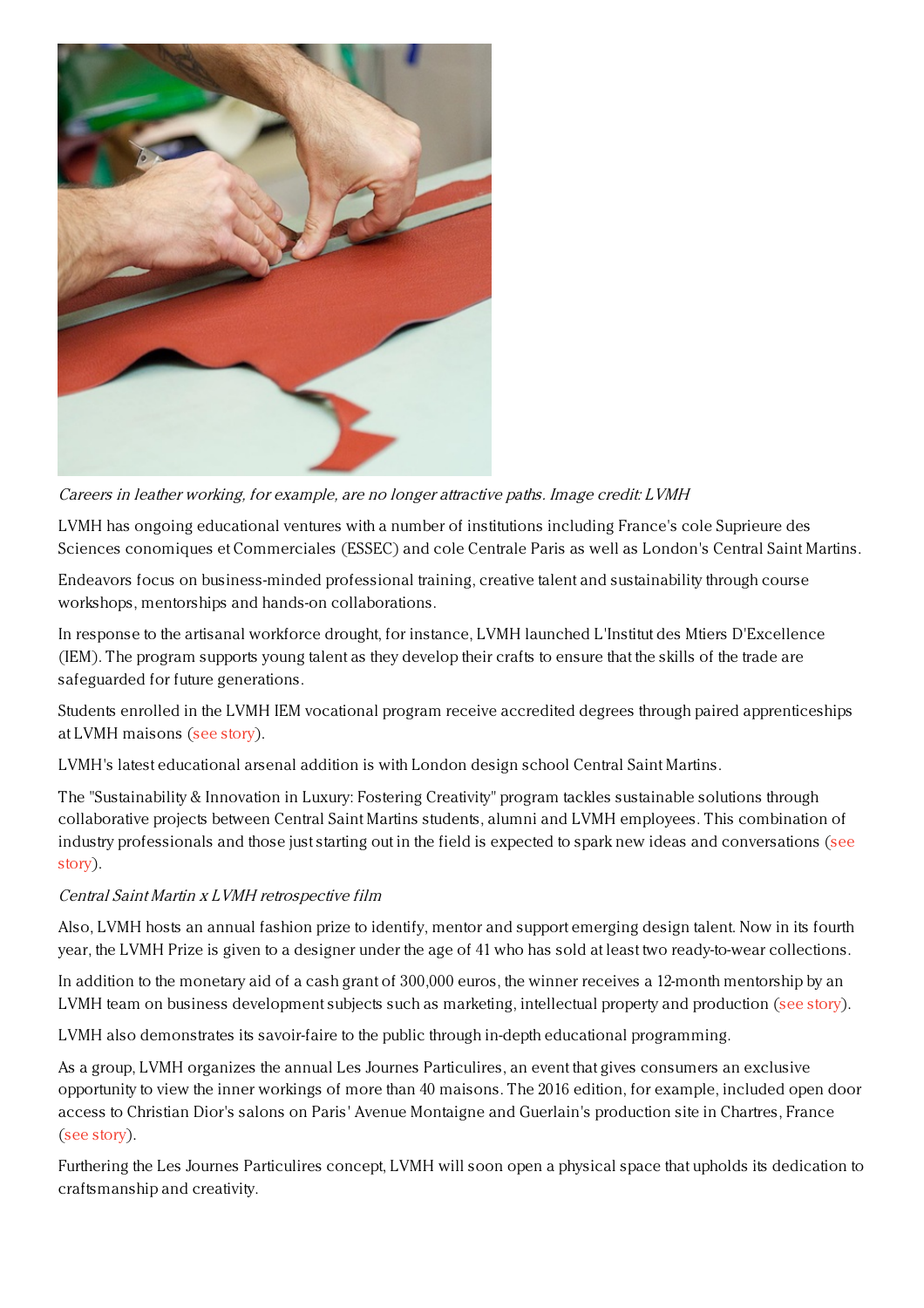

Rendering of the La Maison LVMH. Image credit: LVMH

In 2020, the conglomerate will unveil the La Maison LVMH/Arts Talents Patrimone complex, a cultural hub in Paris that will house performances, exhibitions and workshops (see [story](https://www.luxurydaily.com/lvmh-plans-public-art-center-in-paris-to-spotlight-savoir-faire/)).

## Greener good

Consumers' growing interest in behind-the-scenes transparency has streamlined LVMH's environmental and sustainability objectives as well.

According to a joint report by Positive Luxury and the Luxury Institute, companies who practice eco-friendly openness are attractive entities for existing shareholders and potential investors alike (see [story](https://www.luxurydaily.com/sustainability-efforts-to-boost-investor-interest-in-luxury-houses-report/)).

As a publicly held company, LVMH often shares its green business practices using a top-down tactic.

Aside from its annual sustainability report, offered to the public on its Web site and produced for shareholders, LVMH leverages social media to let consumers in on what the brand is up to regarding environmental responsibility.



LVMH strives to be eco-friendly. Image credits: LVMH, Emiliano Ponzi/ARR

Communicating these practices not only establishes consumer engagement but also fosters a sense of brand loyalty and generates trust in LVMH.

In 2015, ahead of the COP21 Climate Change Conference in Paris, LVMH launched its Internal Carbon Fund aimed at reducing the impact its operations have on the planet.

The \$5.8 million initiative places monetary value on the greenhouse gas emissions produced through LVMH's activities. The figure is then reinvested in innovations to lower the amount of carbon released into the environment.

LVMH's goal is to create a virtuous cycle that will create ecological progress across its portfolio.

#### LVMH internal carbon fund: <sup>a</sup> 1-minute tour

Also, green mobility and delivery practices have been a group focus for more than two decades.

LVMH operates electric, zero-emission and natural gas-fueled automobiles, delivery trucks and, in the case of its spirit brands, tractors. Additionally, LVMH perfumers reduce shipment emissions by using maritime transportation rather than airplanes (see [story](https://www.luxurydaily.com/lvmh-joins-cop21-conversation-via-sustainability-practice-overview/)).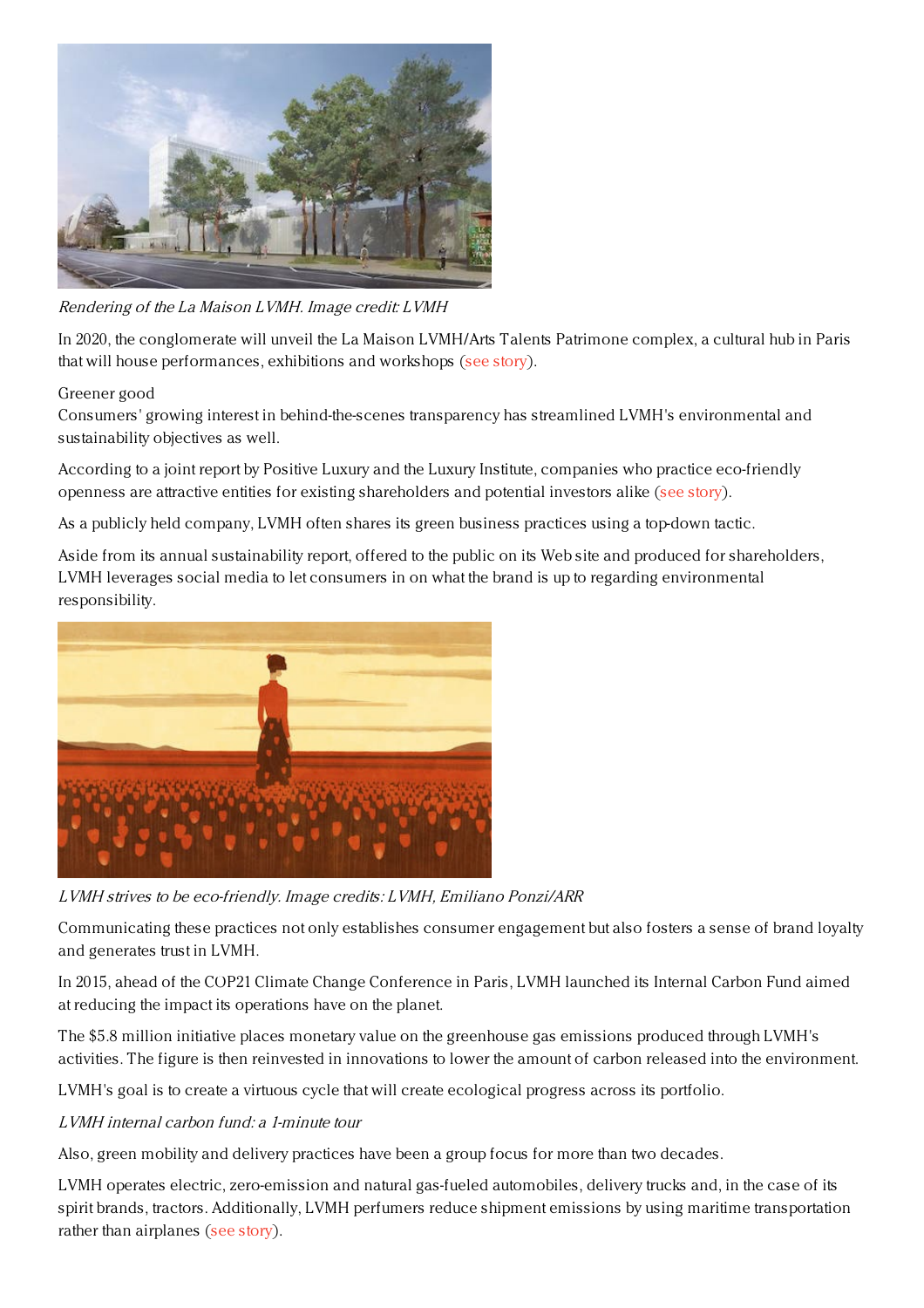Sustainable packaging, reducing supply chain waste and cost as well as the footprint of individual brand boutiques, down to the light fixtures, are also considered under LVMH's environmental policies.

As with many of the conglomerate's forward-thinking practices, LVMH's sustainability accomplishments have been dictated by the dedication, knowledge and talent of its employees.

During the 2017 Green Week May 29 to June 2, LVMH underscored its sustainable commitments by sharing how it encourages all employees to "drive the ecological transition."

Organized by the European Commission, the annual Green Week conference examines ecological causes. This year's theme looked at "Greener Jobs for a Greener Environment."

The theme gave LVMH an opportunity to demonstrate how its sustainability policies and practices come to fruition by highlighting its network of nearly 60 environmental managers working under the company's Group Environmental Department.



LVMH employs nearly 60 environmental managers to meet its sustainability goals. Image credit: LVMH

LVMH's environmental managers come from a variety of backgrounds ranging from agriculture and finance to communications and packaging specialists. Each environmental manager shares an expertise on environmental issues and is committed to advancing the LVMH Initiatives For the Environment (LIFE) program.

To share these ideas, best practices and gain insights from one another, LVMH's environmental department hosts regular meetings to enhance its collective effectiveness (see [story](https://www.luxurydaily.com/lvmh-spotlights-internal-environmental-managers-during-green-week-2017/)).

#### An artful approach

Aside from working to cultivate young talent, protect traditional craftsmanship and champion environmentally sound business practices, LVMH is also an advocate for arts and culture.

The luxury sector, due to roots in quality, handcraft and tradition, supports numerous campaigns, exhibitions and programs to share craftsmanship and historic and contemporary art with consumers.

Embracing the concept that luxury should be modern-day Medicis, LVMH inaugurated its art museum Fondation Louis Vuitton in 2014.

Located within Paris' Jardin d'Acclimation, Fondation Louis Vuitton was designed by architect Frank Gehry and has since emerged as a symbol of French culture.



LVMH opened Fondation Louis Vuitton in 2014. Image credits: LVMH, Iwan Baan

As a physical manifestation of the conglomerate's top-down commitment to the arts, Fondation Louis Vuitton is host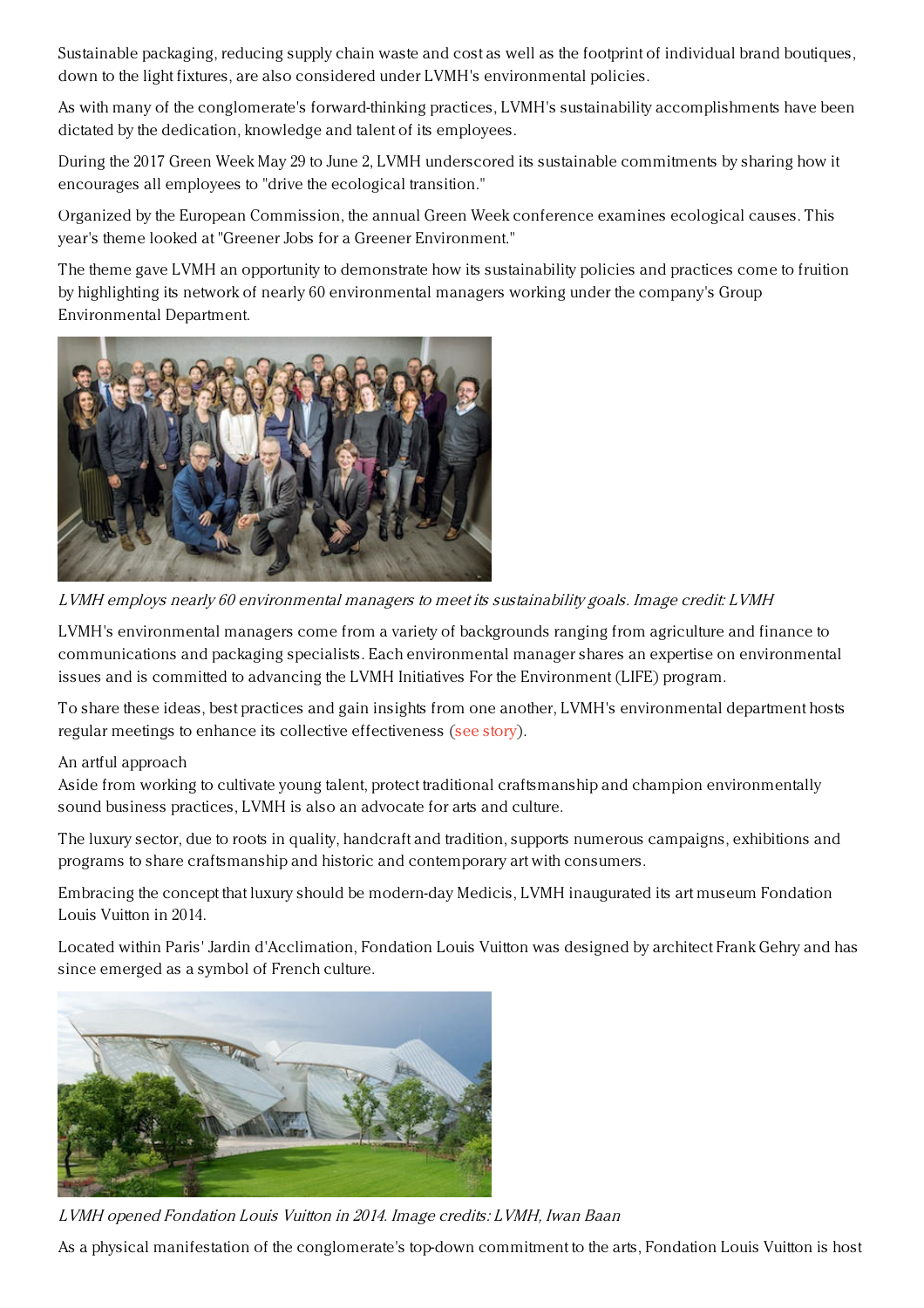to multidisciplinary programming.

In Fondation Louis Vuitton's opening year, the museum saw 1.2 million visitors, significantly higher than the targeted 700,000 guests. A quarter of its visitors were under the age of 26 (see [story](https://www.luxurydaily.com/lvmhs-fondation-louis-vuitton-sees-1-2m-guests-in-first-year/)).

Notable happenings at Fondation Louis Vuitton since 2014 have included a charity concert where U.S. rapper Kanye West performed, a radio series centered on contemporary poetry and an artistic takeover that saw the 12 "sails" of the building and its 3,600 glass tiles filled in with color (see [story](https://www.luxurydaily.com/fondation-louis-vuitton-invites-artist-to-colors-in-its-sails/)).



"Observatory of Light," <sup>a</sup> 2016 installation by Daniel Buren at Fondation Louis Vuitton. Image credits: LVMH, Philippe Guignard, Air Images

An upcoming exhibition will bring New York's Museum of Modern Art to Fondation Louis Vuitton. Opening Oct. 11, "Etre Moderne: Le MoMA Paris" will recount the New York museum's history of modern and contemporary art curation in Paris for the first time (see [story](https://www.luxurydaily.com/fondation-louis-vuitton-brings-moma-to-paris/)).

Taking its support of the arts one step further, LVMH has implemented technology to enhance visitors' experiences at Fondation Louis Vuitton.

The museum elevates guests' on-site experiences through the adult-facing Fondation Louis Vuitton mobile application and ArchiMoi, an app adapted for children visiting alongside their parents (see [story](https://www.luxurydaily.com/fondation-louis-vuitton-spurs-ageless-interactions-via-mobile-apps/)).

# Moving toward tech

Despite luxury's initial reluctance to embrace technology, digital advancements such as applications, ecommerce, mobile and social channels hold immense potential for business and marketing.

LVMH has embraced innovations through in-store placement at the brand level, such as virtual reality headsets at Dior or beauty retailer Sephora's interactive displays, but as a group it opts for a larger brush approach to cull emerging technology.

Being that technology is not its primary business, LVMH has made an effort to be present at events such as Paris' Viva Technology showcase where it hosts the Luxury Lab.



Virtual reality at LVMH's Luxury Lab during Viva Technology in 2016. Image credit: LVMH

For the 2017 Viva Technology June 15-17, LVMH will award a startup with the first-ever LVMH Innovation Award. Following its Fashion Prize model, the award is meant to open doors for startups, allowing the winner to break into the luxury industry through meetings with LVMH houses and other potential collaborators (see [story](https://www.luxurydaily.com/lvmh-launches-innovation-award-to-give-startup-luxury-entry-point/)).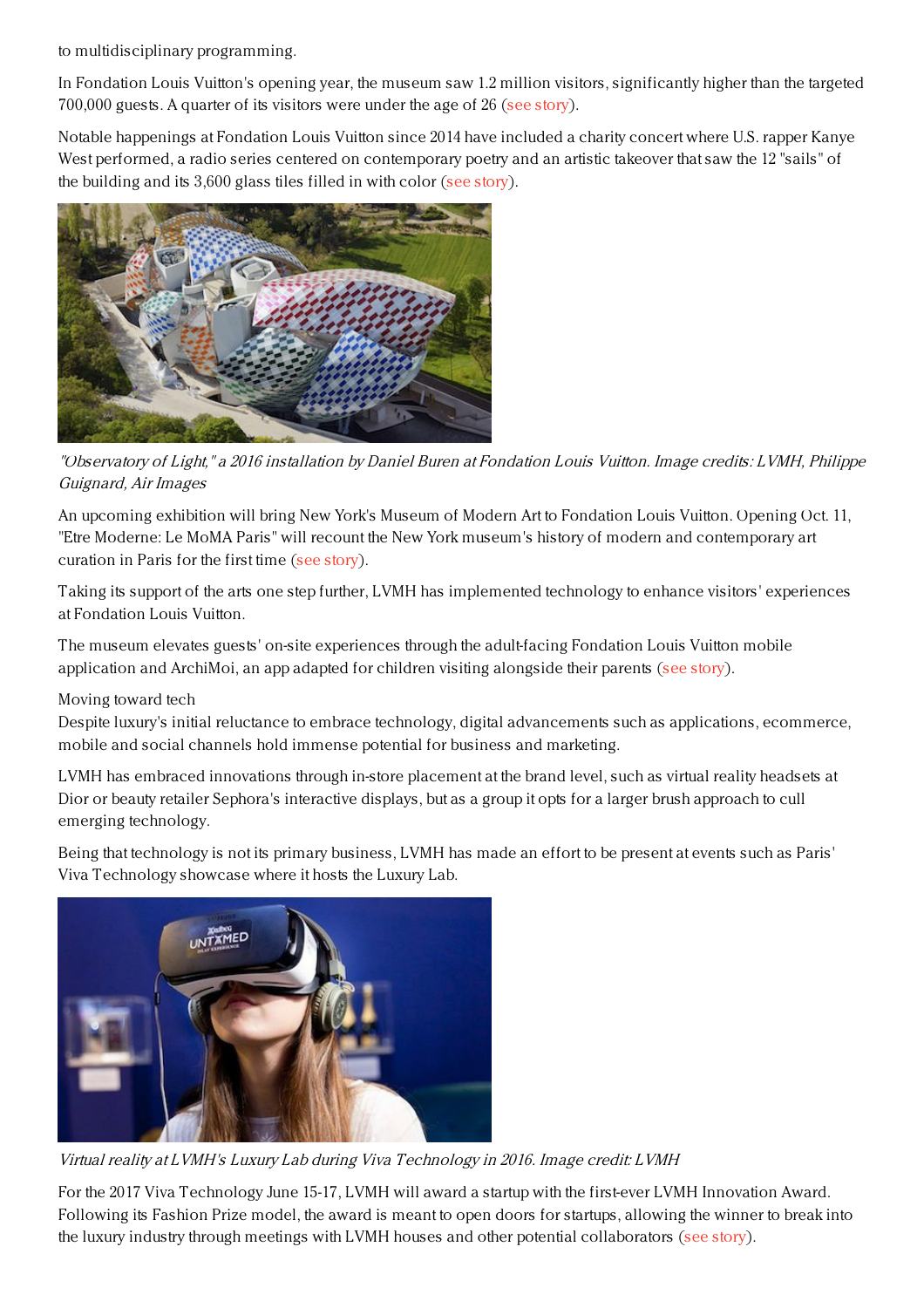LVMH's most disruptive move on the technology front is its recent multi-brand ecommerce entrance.

Prior to the launch of 24 Svres and Clos19, LVMH left ecommerce up to its individual brands to structure their platforms as they deem fit.

Now, LVMH controls its own multi-brand platforms similar to online retailers and traditional department stores, in a model that echoes its existing bricks-and-mortar retailing arm.

"As research from major Amazon merchants shows, the synergy between cross-channel marketing and running alongside the consumer throughout the path to purchase creates a hockey stick model of optimization," said Evan Tennant, ecommerce sales manager at [AdTaxi](http://http.www.adtaxi.com), New York.

"Taking a piece out of the puzzle can create a barrier along the journey," he said. "Whether a new conglomerate marketplace serves a research engine or is a force to drive revenue, the synergy is energy worth harnessing for any major etailer.

"Transparency also goes a long way with today's consumers. If they had a predisposition to any of the conglomerated brands prior, chances are, by landing on a brand or category they initially sought and seeing affiliation, it would increase trust and reputation over tarnishing it."

For fashion and cosmetics, the conglomerate has launched the 24 Svres ecommerce platform, a venture inspired by Le Bon March.



LVMH launched its 24 Svres ecommerce site June 6. Image credit: 24 Svres

Consumers using 24 Svres' iOS app have access to stylists in Paris via video conference and 24 Svres also provides help via a Facebook messenger bot (see [story](https://www.luxurydaily.com/lvmhs-24-sevres-takes-parisian-shopping-global/)).

Similarly, Clos19 offers Mot Hennessy's spirits brands for purchase and acts as a booking site for experiential packages such as tasting dinners and over-the-top travel (see [story](https://www.luxurydaily.com/lvmh-debuts-ecommerce-experiential-content-site-for-moet-hennessy-spirits/)).



Clos19 will sell LVMH-owned Champagnes, wines and spirits. Image credit: Clos19

Above all else, the launch of 24 Svres and Clos19 will enable LVMH to capture additional market share now that an increasing portion of luxury sales are coming from online channels.

Essentially, even if a consumer purchases from 24 Svres rather than Louis Vuitton's direct ecommerce, LVMH's bottom line will remain more or less untouched.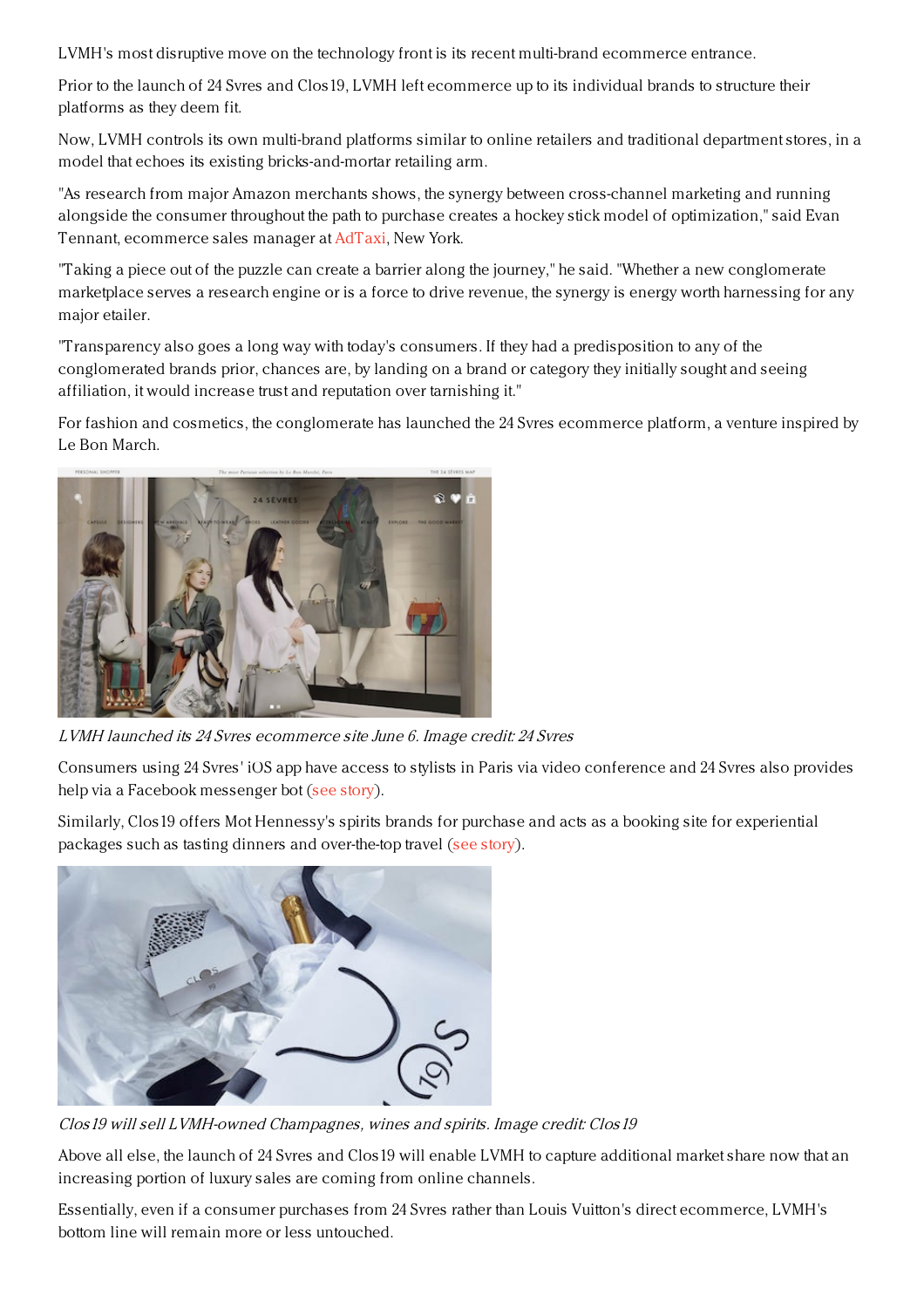As with all of LVMH's innovations, the result is only as fruitful as the team behind the venture.

For example, the company has made recent strategic digital hires exemplifying the continuous need for innovation (see [story](https://www.luxurydaily.com/lvmh-hires-digital-communications-svp-from-nike/)).

"What is interesting to note is that with the diversified brand portfolio, LVMH can continuously play the portfolio approach in its businesstrade-up, trade down, extend the brand, reconfigure the portfolio, take advantage of both geographic and product diversification in scale and scope better than its competitors," ESSEC Business School's Mr. Som said. "But there are two issues to it.

"First, is the management efficiency logic," he said. "With the hand-picked, trustworthy top-management team that Mr. Arnault has chosen, he has been able to manage his business consistently over a period of 30-plus years due to his incredible right- and left-brain approach. Second, he gave his children important positions in the group."

LVMH houses by category:

Wines and spirits:

Ardbeg; BelvedereBodega Numanthia; Cape Mentelle; Chandon; Chteau Cheval Blanc; Chteau d'Yquem; Cheval des Andes; Clos des Lambrays; Clos19; Cloudy Bay; Dom Prignon; Glenmorangie; Hennessy; Krug; Mercier; Mot & Chandon; Newton Vineyard; Ruinart; Terrazas de los Andes; and Veuve Clicquot

Fashion and leather goods:

Berluti; Cline; Christian Dior; Edun; Emilio Pucci; Fendi; Givenchy; Kenzo; Loewe; Loro Piana; Louis Vuitton; Marc Jacobs; Moynat; Nicholas Kirkwood; Rimowa; and Thomas Pink

Perfumes and cosmetics:

Acqua di Parma; Benefit Cosmetics; Fresh; Givenchy Parfums; Guerlain; Kenzo Parfums; Maison Francis Kurkdjian; Make Up For Ever; Parfums Christian Dior; and Perfumes Loewe

Watches and jewelry: Bulgari; Chaumet; Fred; Hublot; Tag Heuer; and Zenith

## Selective retail:

24 Svres; DFS; La Grande Epicerie de Paris; Le Bon March Rive Gauche; Sephora; and Starboard Cruise Services

# Other:

Cheval Blanc; Connaissance des Arts; Cova; Investir; Jardin d'Acclimatation; La Samaritaine; Les Echos; Nowness; Radio Classique; and Royal Van Lent

Best-practice tips from LVMH

- Ashok Som, ESSEC Business School
	- "LVMH's best practices are its way of managing people under a high-stress environment. Its best practice one way is both to foster creativity in the group, create desire for all its brands and while at it together build in strong management practices across its portfolio of businesses. Smaller luxury companies can learn how to nurture a brand to its full potential by recruiting the right people, make them give their best on a long-term horizon and create desire that is timeless and modern. Moreover, they need to learn how to create brands and make them prosper which is also about taking risks and having a long-term vision."
- Greg Furman, The Luxury Marketing Council
	- "I think some [groups] are leading LVMH. There is a shared culture of respect for culture and creativity. I think all the conglomerates are very protective of their brands. I don't think there is a big learning there. I don't know if they could learn from LVMH from a mergers-and-acquisition standpoint, because they have different cultures and perspectives, but what they can learn [from LVMH] is reinforcing quality."
- Evan Tennant, AdTaxi
	- "The impact on luxury ecommerce retailers who curate a collection for their consumers' tastes will not only serve the new LVMH marketplace, they will benefit one another. Prospecting amongst the shared group and filling leaky holes in the brands' stories will provide curated retailers a new avenue of locating potential customers and for LVMH letting these specialty shops showroom their products before wanting to dive deeper will only increase sales and visibility. Buy an accessory from Farfetch and then look to